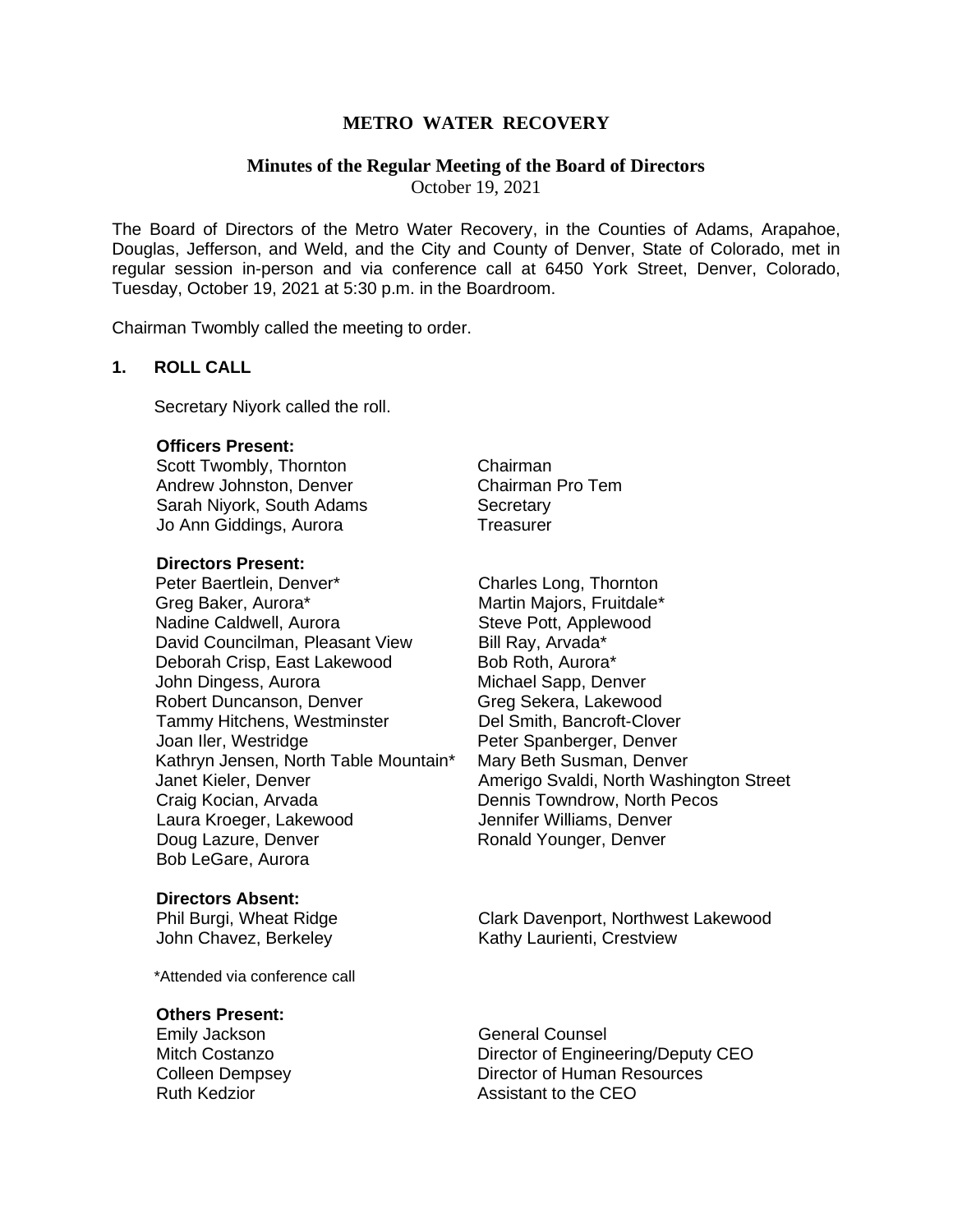| Lydia Nkem      | Executive Assistant  |
|-----------------|----------------------|
| Marv Falconburg | Member of the Public |
| Maria Ostrom    | Member of the Public |
| James Graber    | Member of the Public |
|                 |                      |

# **2. PUBLIC COMMENT**

General Counsel Jackson explained the guidelines for public comment before a member of the public addressed the Board.

Mr. Graber gave an overview of his experience as an employee at Metro Water Recovery for 33 years, highlighting what impact pay and performance increases have previously made to employees. He also addressed the proposed five percent increase in merit pay as part of the 2022 Compensation Recommendations, noting cost of living increases in the Denver metropolitan area reduces the impact of the merit pay increase and social security recipients will be receiving more than a five percent increase in 2022. He asked the Board to consider all this in its decisions regarding employee merit pay increases both now and in future years.

Chairman Twombly thanked Mr. Graber for attending the meeting and addressing the Board.

# **3. APPROVAL OF MINUTES**

3.a Minutes of the Board of Directors Meeting on September 21, 2021

Chairman Twombly asked if there were any corrections, deletions, or additions to the minutes of the Regular Meeting of the Board of Directors held September 21, 2021.

Director Smith moved and Director Caldwell seconded the motion to approve the minutes of the Regular Meeting of the Board of Directors held September 21, 2021.

The motion carried unanimously.

# **4. PROGRESS AND PROJECTION REPORTS**

4.a Report by CEO

Deputy CEO Costanzo reviewed the written report, highlighting the Bike to Work Day event, noting the participation of Director Kieler and some of her coworkers. He also reminded Directors of the Fall Board Workshop on Thursday, October 28, 2021 and gave an overview of the Dissolved Air Flotation process highlighted in the Wastewater 101 section.

4.b Report by General Counsel

Ms. Jackson provided an update on the recent developments concerning the Donald Temples litigation.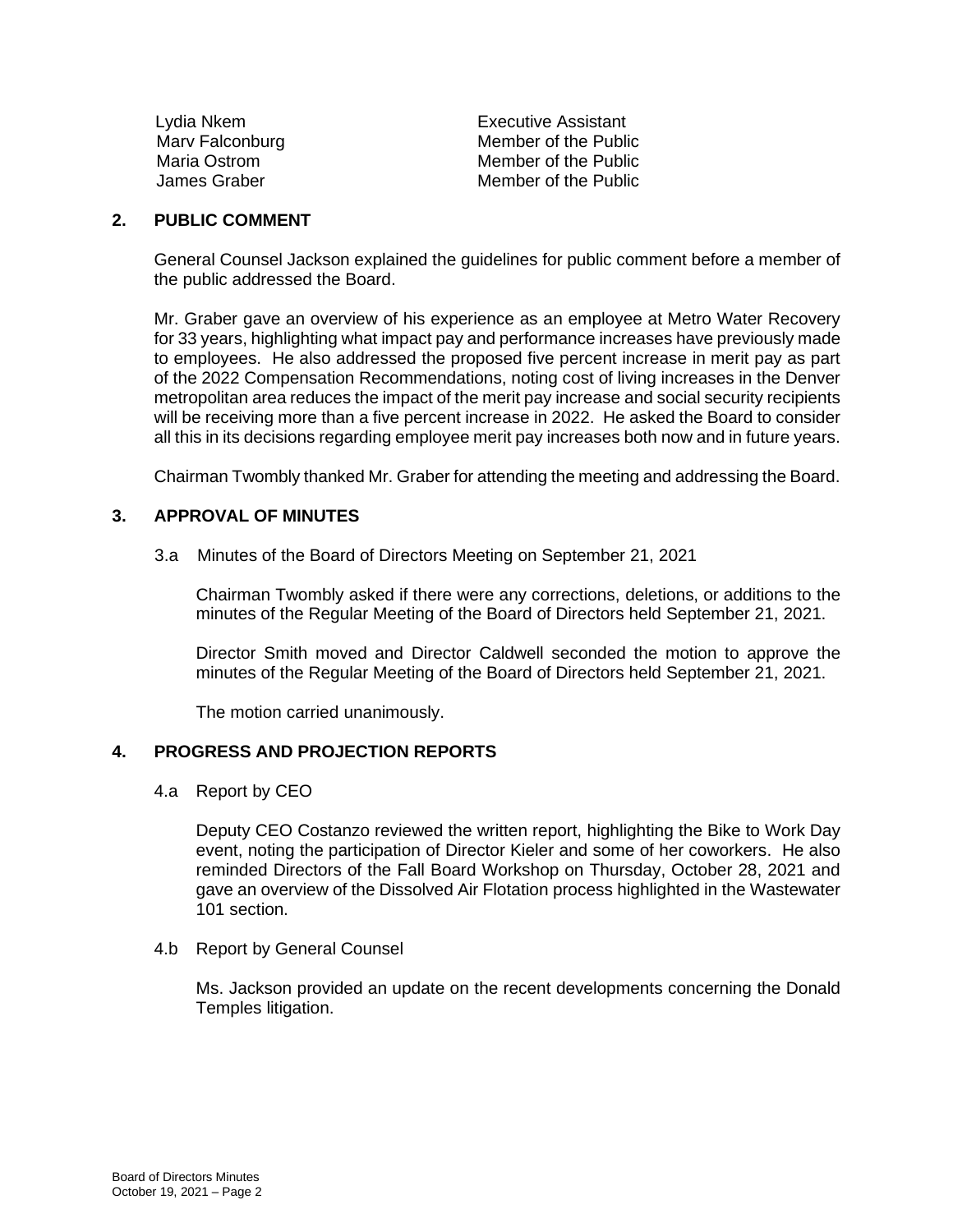# **5. REPORTS OF OFFICERS AND COMMITTEES**

## 5.a Meeting Minutes

There were no additions to the following meeting minutes:

| <b>Operations Committee</b> | October 5, 2021  |
|-----------------------------|------------------|
| <b>Finance Committee</b>    | October 7, 2021  |
| Executive Committee         | October 12, 2021 |

### **6. NEW BUSINESS**

### **Consent Agenda**

# 6.a **Consideration of South Headworks and Grease Processing Improvements Project (PAR 1225) – Replacement and Repairs to Makeup Air Units Agreement and Funding Appropriation**

Director Kieler moved and Director LeGare seconded the motion to adopt the following resolution:

WHEREAS, it is necessary Metro Water Recovery, hereinafter referred to as "Metro," enter into an Agreement with Horizon Mechanical Solutions (Horizon) for replacement of Makeup Air Unit (MAU) 1 and repair of MAU-2 at the South Barscreen Facility (SBAR) at the Robert W. Hite Treatment Facility (RWHTF) as part of the South Headworks and Grease Processing Improvements Project (PAR 1225) (Project); and

WHEREAS, on January 14, 2021, while the Project was still under construction, a fire on the roof of the SBAR destroyed MAU-1 and damaged MAU-2, and these two pieces of Heating Ventilation and Air Conditioning (HVAC) equipment are critical to the operation of the SBAR; and

WHEREAS, Metro filed a claim with its builder's risk insurance for the damage caused by the fire which indicated it will cover eligible costs for replacement and repair of the MAUs less the \$100,000 deductible; payment of the deductible is the contractual obligation of the contractor MWH Constructors (MWHC); and

WHEREAS, Metro will enter an agreement with Horizon, the original mechanical subcontractor to MWHC, to replace and repair the MAUs; and

WHEREAS, the Operations and Finance committees, after having reviewed the matter, recommend authorizing the Chief Executive Officer to enter into an agreement with Horizon in the amount of \$1,600,000 for replacement of MAU-1 and repair of MAU-2 at the SBAR at the RWHTF as part of the Project; and

WHEREAS, the Executive Committee, after having reviewed the matter, concurs in the recommendation of the other committees;

NOW, THEREFORE, BE IT RESOLVED the Chief Executive Officer be and hereby is authorized to enter into an agreement with Horizon Mechanical Solutions (Horizon)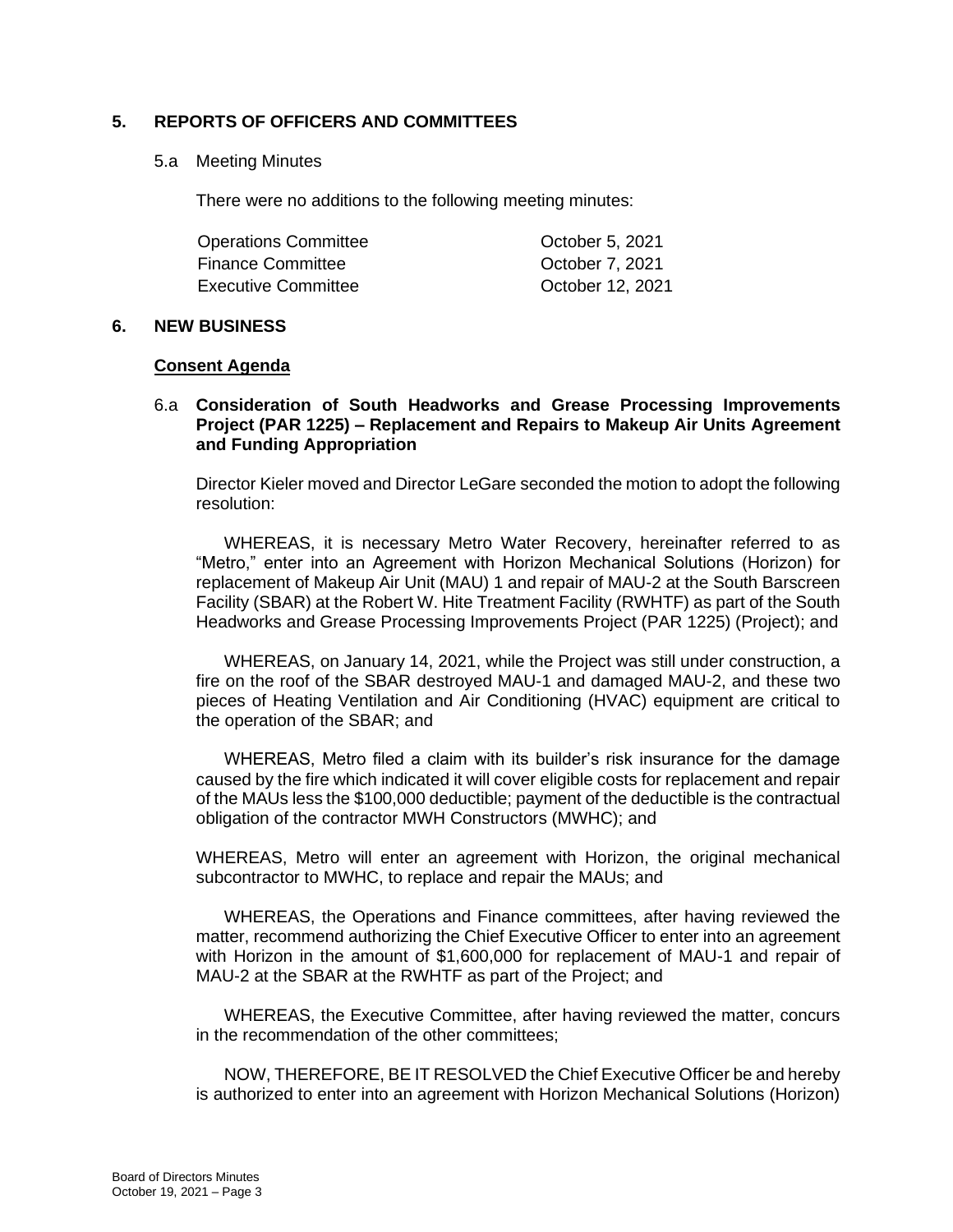in the amount of \$1,600,000 for replacement of Makeup Air Unit (MAU) 1 and repair of MAU-2 at the South Barscreen Facility at the Robert W. Hite Treatment Facility as part of the South Headworks and Grease Processing Improvements Project (PAR 1225) (Project); and

BE IT FURTHER RESOLVED the sum of \$1,225,000 (70 percent) be and hereby is appropriated from the Fixed Asset Replacement Fund and \$525,000 (30 percent) from the General Fund Capital Project Account, for a total appropriation of \$1,750,000 for this Project.

The motion carried unanimously.

# **6.b Consideration of Second Creek and Sand Creek Interceptor System Improvements Project (PAR 1232) – Construction Management-At-Risk Construction Services Contract Change Order Approval and Increased CEO Approval Authority**

Director Kieler moved and Director LeGare seconded the motion to adopt the following resolution:

WHEREAS, it is necessary Metro Water Recovery, hereinafter referred to as "Metro," execute a Change Order to the Construction Services Contract with Garney Companies, Inc. (Garney) to implement contract changes on the Second Creek (SD) Interceptor and Sand Creek Interceptor System Improvements Project (PAR 1232) (Project); and

WHEREAS, at two locations along the route of the SD Interceptor field condition changes and stakeholder negotiations/agreements have resulted in changes to the Project's construction methods; and

WHEREAS, these two changes will be combined and executed as a single Change Order to the Construction Services Contract with Garney, resulting in a net Change Order amount of \$624,330 which exceeds the Chief Executive Officer's approval authority limit of \$500,000 and requires Board of Directors approval; and

WHEREAS, due to the complexity of the Project and relatively large size (dollar value) of the Construction Services Contract, there is a reasonable potential for future change orders and amendments to be greater than \$500,000; and

WHEREAS, the Operations and Finance committees, after having reviewed the matter, recommend authorizing the Chief Executive Officer to execute a Change Order to the Construction Services Contract with Garney, in the amount of \$624,330 to implement contract changes on the Project and increase the Chief Executive Officer's change order approval authority for this Project only to \$1 million; and

WHEREAS, the Executive Committee, after having reviewed the matter, concurs in the recommendation of the other committees;

NOW, THEREFORE, BE IT RESOLVED the Chief Executive Officer be and hereby is authorized to execute a Change Order to the Construction Services Contract with Garney Companies, Inc., in the amount of \$624,330 to implement contract changes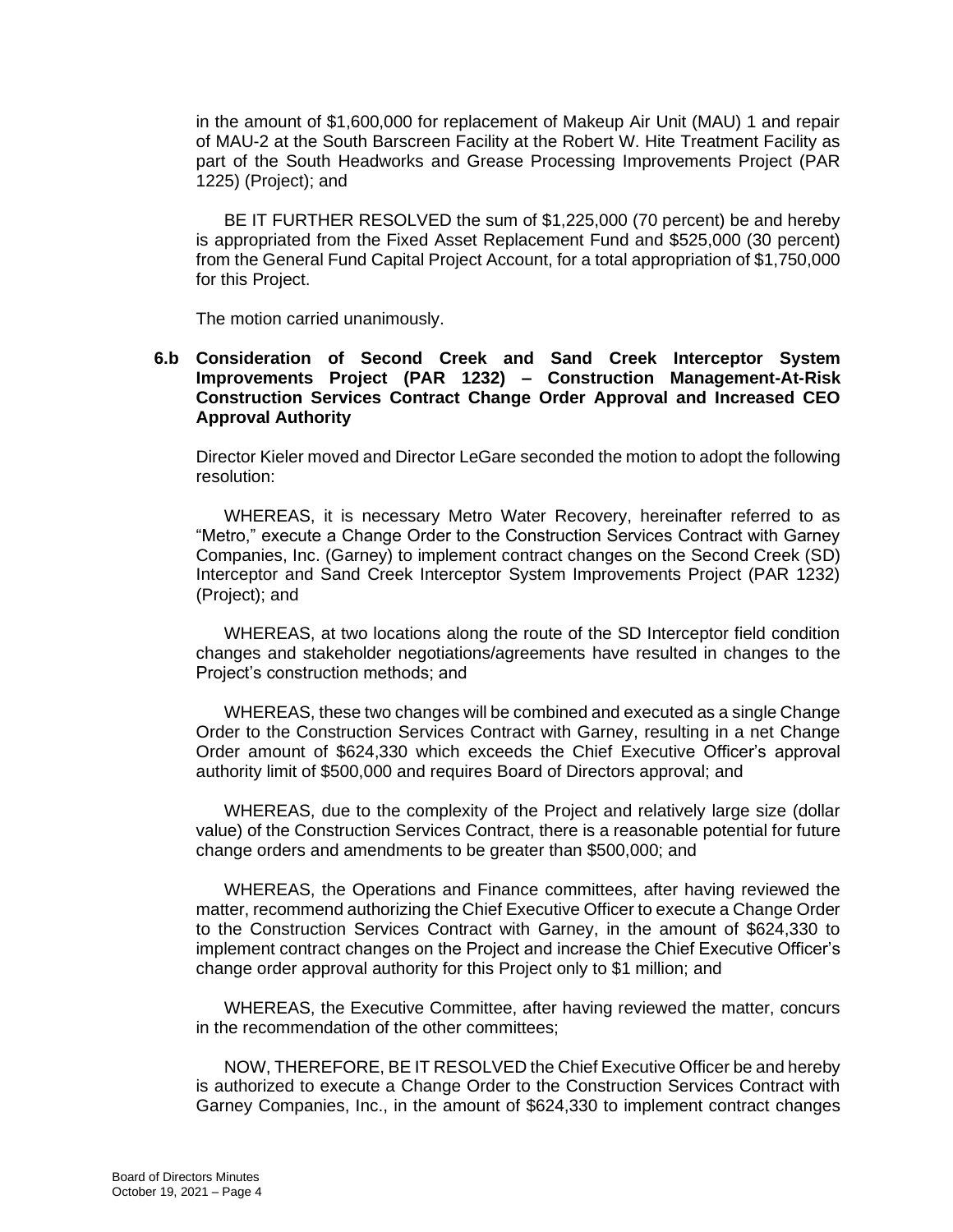on the Second Creek Interceptor and Sand Creek Interceptor System Improvements Project (PAR 1232) (Project); and

BE IT FURTHER RESOLVED the Chief Executive Officer's amendment and change order approval authority be and hereby is increased from \$500,000 to \$1 million for this Project only.

The motion carried unanimously.

# **6.c Consideration of Thornton-North Washington Fixed Asset Replacement Project (PAR 1312) – Construction Contract, Engineering Services Amendment, and Funding Appropriation**

Director Kieler moved and Director LeGare seconded the motion to adopt the following resolution:

WHEREAS, it is necessary Metro Water Recovery, hereinafter referred to as "Metro," enter into a Construction Services Contract with PCL Construction, Inc. (PCL) and amend the Professional Services Agreement with Stantec Consulting Engineers (Stantec) to provide construction phase services for the Thornton-North Washington (TNW) Fixed Asset Replacement Project (PAR 1312) (Project); and

WHEREAS, Metro's TNW Lift Station, which pumps wastewater to the Robert W. Hite Treatment Facility from the South Thornton Interceptor and two North Washington Street Water and Sanitation District interceptors, was built in 1967 and has reached the end of its useful life; and

WHEREAS, in March 2019, following standard consultant selection procedures, Stantec was selected as the design consultant to provide preliminary design, final design, and cost estimating services for this Project; and

WHEREAS, pursuant to Metro's Purchasing and Contracting Policies and following a competitive, qualification-based selection process, PCL was selected as the Construction Management-At-Risk Contractor; and

WHEREAS, PCL collaboratively participated in the design efforts with Stantec and the Project design was completed in June 2021; and

WHEREAS, Metro has negotiated a Stipulated Price with PCL for construction of this Project based on Stantec's design; and

WHEREAS, the Operations and Finance committees, after having reviewed the matter, recommend authorizing the Chief Executive Officer to enter into a Construction Services Contract with PCL, in the amount of \$31,960,000, to provide construction services and amend the Professional Services Agreement with Stantec, in the amount of \$2,833,000, to provide construction phase services for the Project; and

WHEREAS, the Executive Committee, after having reviewed the matter, concurs in the recommendation of the other committees;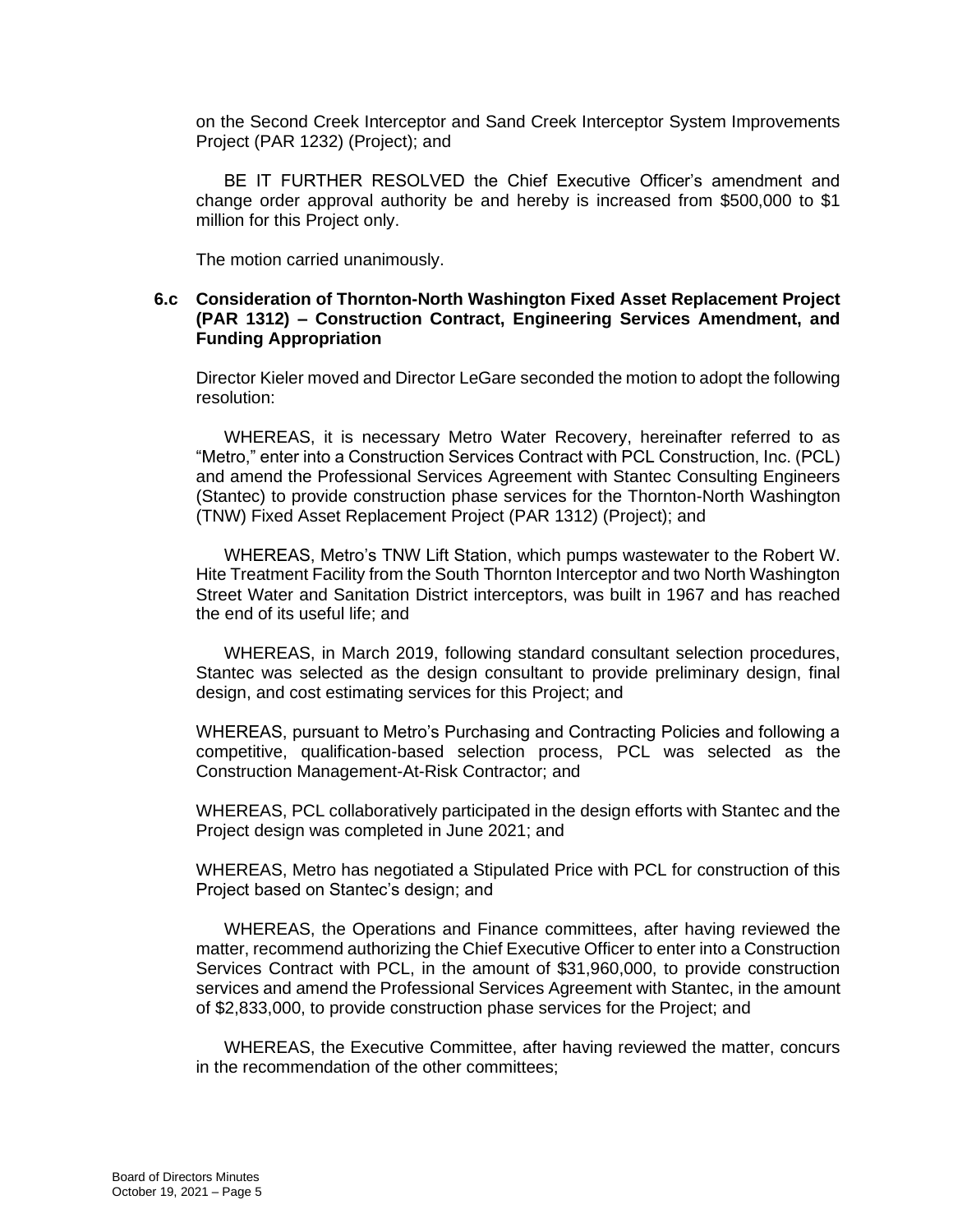NOW, THEREFORE, BE IT RESOLVED the Chief Executive Officer be and hereby is authorized to enter into a Construction Services Contract with PCL Construction, Inc., in the amount of \$31,960,000 to provide construction services for the Thornton-North Washington Fixed Asset Replacement Project (PAR 1312) (Project); and

BE IT FURTHER RESOLVED the Chief Executive Officer be and hereby is authorized to amend the Professional Services Agreement with Stantec Consulting Engineers, in the amount of \$2,833,000 to provide construction phase services for the Project; and

BE IT FURTHER RESOLVED the sum of \$38,450,000 (100 percent) be and hereby is appropriated from the Fixed Asset Replacement Project Account for this Project.

The motion carried unanimously.

# **6.d Consideration of Interceptor Rehabilitation 2020-2022 Project (PAR 1363) – Year 2 Construction Services Contract Change Order and Funding Appropriation**

Director Kieler moved and Director LeGare seconded the motion to adopt the following resolution:

WHEREAS, it is necessary Metro Water Recovery, hereinafter referred to as "Metro," execute an Amendment to the Construction Services Contract with Granite Inliner, LLC (Granite) to provide Construction Services for Year 2 work for the Interceptor Rehabilitation 2020-2022 Project (PAR 1363) (Project) and enter into an Amendment to the Preconstruction Services Agreement with Granite to complete the Year 3 preconstruction work for the Project; and

WHEREAS, this Project is being executed through a three-year, Construction Management-At-Risk (CMAR) delivery method with engineering services provided by in-house Metro staff, and Granite was selected as the CMAR Contractor; and

WHEREAS, Metro entered into a Preconstruction Services Agreement with Granite to provide assistance during design and to develop stipulated prices for each of the three, annual construction work packages; and

WHEREAS, Metro negotiated a stipulated price with Granite for the Year 1 work which is currently being done under a Construction Services Contract; and

WHEREAS, Metro has completed the design of the Year 2 scope of work, has negotiated a stipulated price with Granite for the construction of the Year 2 work, and requires an amendment to Granite's Construction Services Contract; and

WHEREAS, Metro has negotiated an amendment with Granite to provide additional design support and development of a stipulated price for the Year 3 work and requires an amendment to Granite's Preconstruction Services Agreement; and

WHEREAS, the overall amount of the agreement exceeds the Chief Executive Officer's authority; and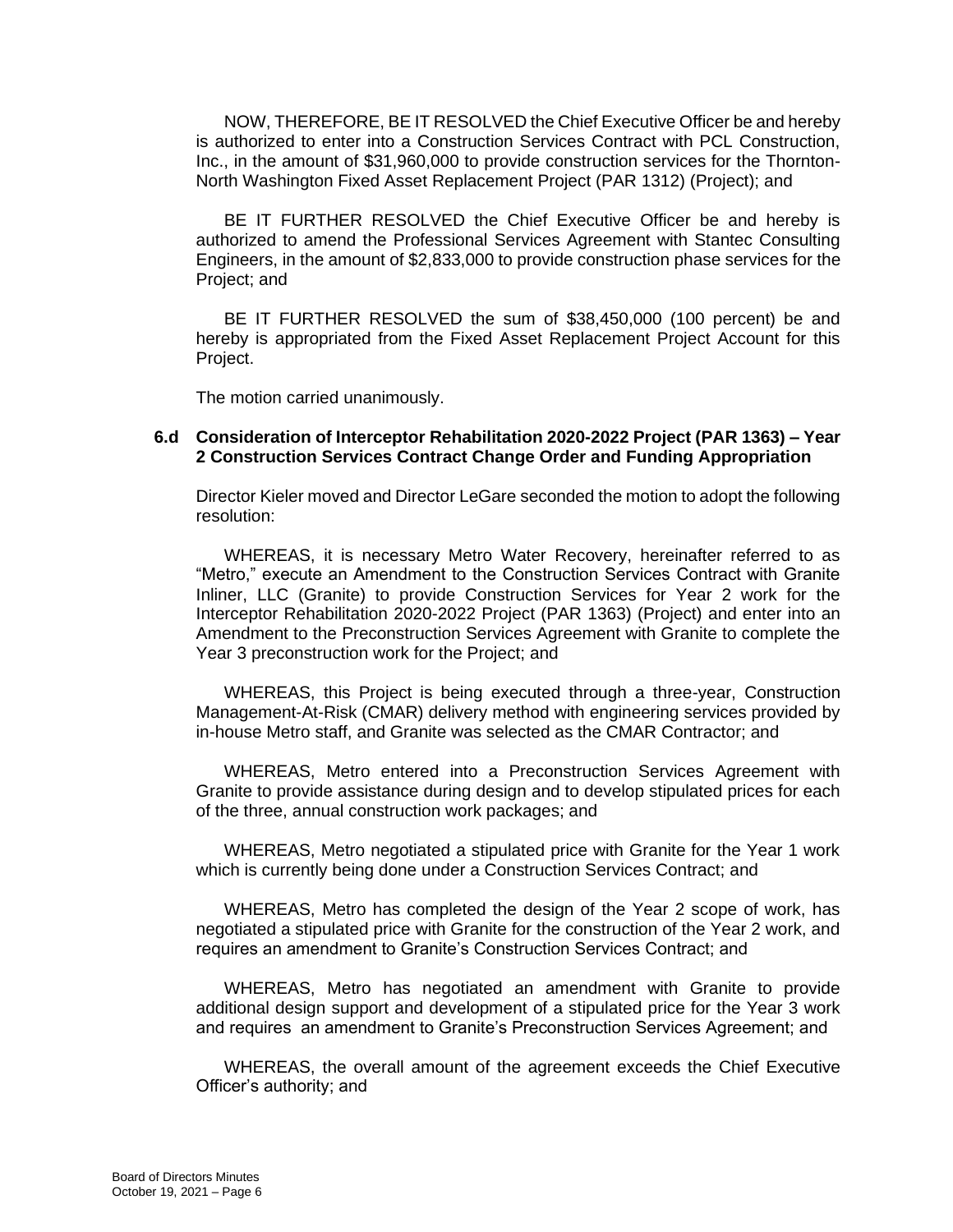WHEREAS, the Operations and Finance committees, after having reviewed the matter, recommend authorizing the Chief Executive Officer to execute an Amendment to the Construction Services Contract with Granite, in the amount of \$7,950,512 to provide Construction Services for Year 2 work, apply unused funds from the Project's Year 1 appropriation to offset the Year 2 appropriation by an amount of \$1 million, and enter into an Amendment to the Preconstruction Services Agreement with Granite in the amount of \$200,000 to complete the Year 3 pre-construction work for the Project; and

WHEREAS, the Executive Committee, after having reviewed the matter, concurs in the recommendation of the other committees;

NOW, THEREFORE, BE IT RESOLVED the Chief Executive Officer be and hereby is authorized to execute an Amendment to the Construction Services Contract with Granite Inliner, LLC (Granite), in the amount of \$7,950,512 to provide Construction Services for Year 2 work for the Interceptor Rehabilitation 2020-2022 Project (PAR 1363) (Project); and

BE IT FURTHER RESOLVED the Chief Executive Officer is authorized to apply unused funds from the Project's Year 1 appropriation to offset the Year 2 appropriation by an amount of \$1 million; and

BE IT FURTHER RESOLVED the Chief Executive Officer is authorized to enter into an Amendment to the Preconstruction Services Agreement with Granite in the amount of \$200,000 to complete the Year 3 preconstruction work for the Project; and

BE IT FURTHER RESOLVED the sum of \$8,472,000 (100 percent) be and hereby is appropriated from the Fixed Asset Replacement Fund for this Project.

The motion carried unanimously.

### **6.e Consideration of Metro Water Recovery Investment Advisor for Both Defined Contribution Plans (401(a) and 457(b))**

Director Kieler moved and Director LeGare seconded the motion to adopt the following resolution:

WHEREAS, it is in the best interest of the participating employees of Metro Water Recovery's, hereinafter referred to as "Metro," Defined Contribution 401(a) Retirement Plan (DC Plan) for Metro to enter into a contract with an Investment Consultant to provide investment consulting and performance analysis services for the DC Plan; and

WHEREAS, Metro's Defined Contribution Retirement Plan Investment Policy requires the Defined Contribution Plan Retirement Board (DC Retirement Board) to retain an independent investment consulting firm to monitor and report on the DC Plan's investments on a continuing basis; and

WHEREAS, the current agreement for investment consulting services for the DC Retirement Board is CapFinancial Partners, LLC (CAPTRUST) and the current agreement for investment consulting services for the 457(b) Advisory Committee is J.H. Ellwood & Associates, Inc.; and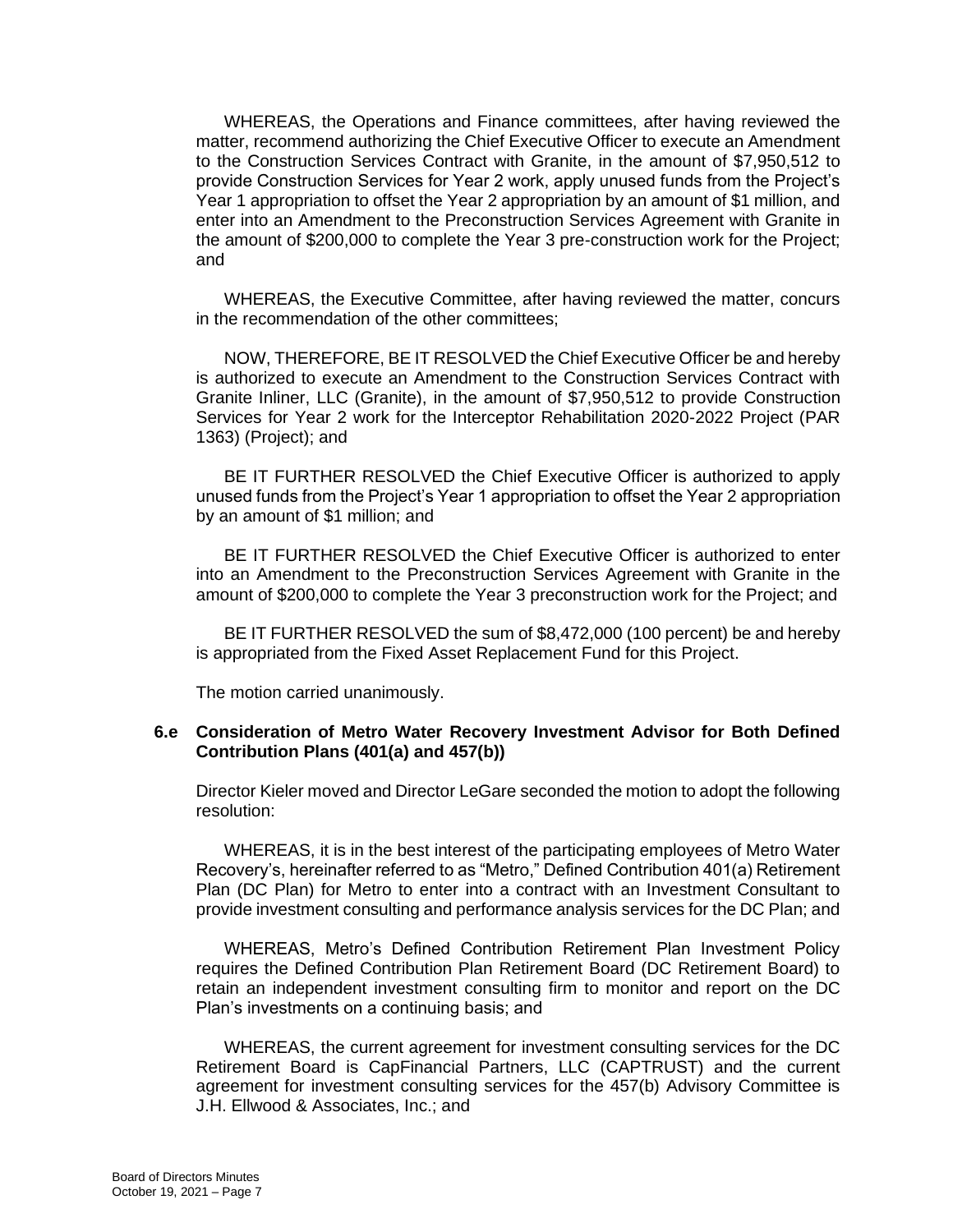WHEREAS, Metro staff recommends having one consultant to provide investment advice for both plans to save money, provide consistent advice across both employee plans, and provide a consistent approach to investment review and selection, plan design, and fee structure; and

WHEREAS, after following the standard process for selecting a consultant, the Selection Committee consisting of Metro staff recommends entering into an agreement with Innovest Portfolio Solutions, LLC (Innovest) to provide investment consulting and performance analysis services for Metro's DC Plan and 457(b) Deferred Compensation Plan; and

WHEREAS, the Operations and Finance committees, after having reviewed the matter, recommend authorizing the Chief Executive Officer to enter into a one-year agreement, with a one-year annual extension option to a maximum of five years, with Innovest to provide investment consulting and performance analysis services for the DC Plan and 457(b) Deferred Compensation Plan; and

WHEREAS, the Executive Committee, after having reviewed the matter, concurs in the recommendation of the other committees;

NOW, THEREFORE, BE IT RESOLVED the Chief Executive Officer be and hereby is authorized to enter into a one-year agreement, with a one-year annual extension option to a maximum of five years, with Innovest Portfolio Solutions, LLC to provide investment consulting and performance analysis services for the Defined Contribution 401(a) Retirement Plan and 457(b) Deferred Compensation Plan.

The motion carried unanimously.

# **6.f Consideration of Defined Benefit Retirement Plan Amendment**

Director Kieler moved and Director LeGare seconded the motion to adopt the following resolution:

WHEREAS, it is necessary Metro Water Recovery, hereinafter referred to as "Metro," amend the Amended and Restated Retirement Plan (DB Plan); and

WHEREAS, the DB Plan does not address how to administer benefits in the situation when a participant's benefits are accrued after 2012, exceed \$5,000, and the participant dies prior to receiving payments and prior to reaching normal retirement age and was not eligible for early retirement; and

WHEREAS, Metro staff recommend adding a paragraph (d) to section 6.07 to clarify the lump sum option in the section 5.06 death benefit provision includes a participant's "entire vested Accrued Benefit."

WHEREAS, the Operations and Finance committees, after having reviewed the matter, recommend amending the DB Plan to add a new paragraph (d) to section 6.07 to clarify the lump sum option for death benefits include the entire vested Accrued Benefit; and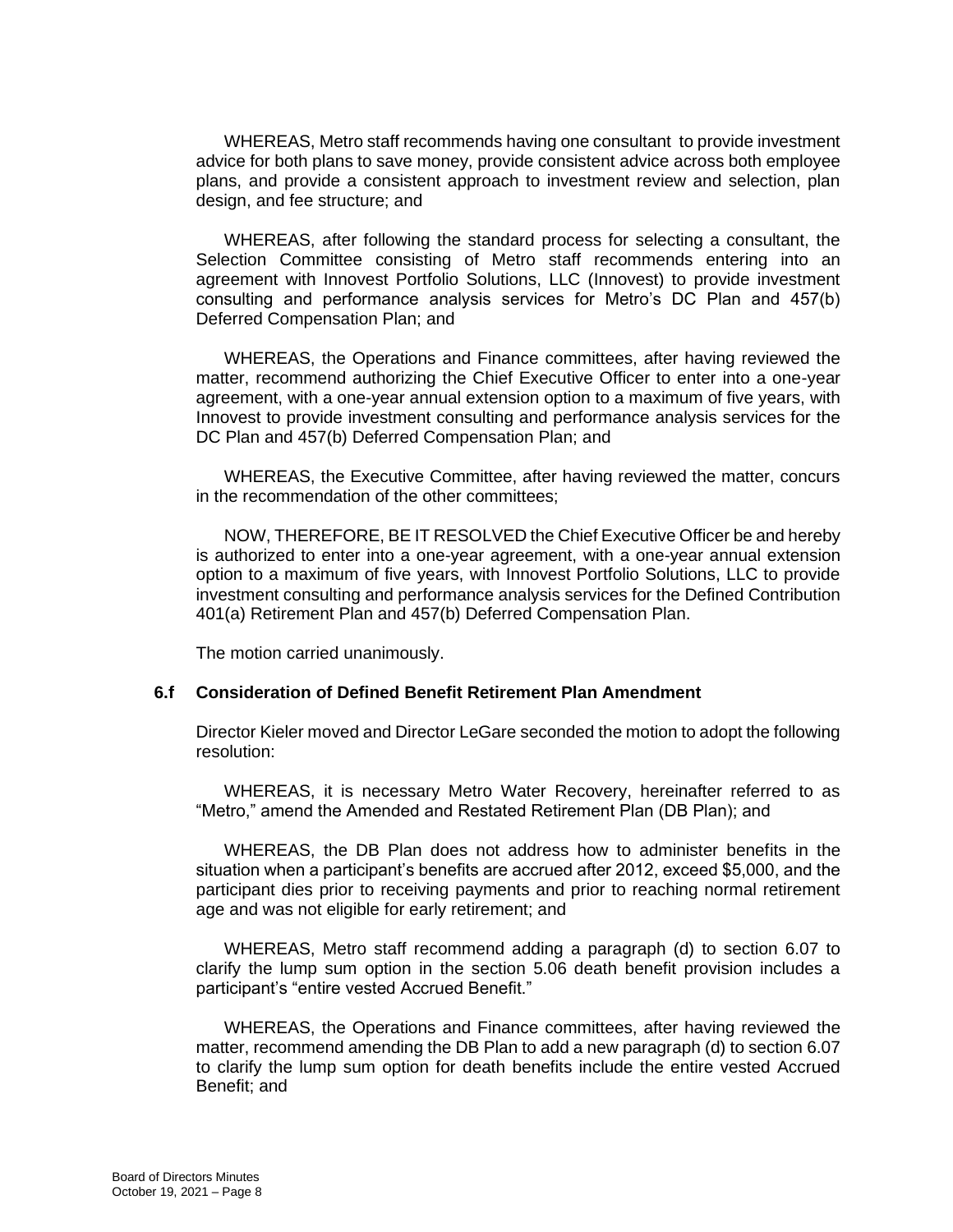WHEREAS, the Executive Committee, after having reviewed the matter, concurs in the recommendation of the other committees;

NOW, THEREFORE, BE IT RESOLVED the Amended and Restated Retirement Plan be and hereby is amended to include the following to 6.07:

"(d) Effective August 25, 2021, notwithstanding the above provisions of this Section 6.07, a lump sum payment is available for any Beneficiary of a deceased Participant who dies prior to commencing payments under this Plan, and such lump sum payment shall be available for the Participant's entire vested Accrued Benefit. If there is more than one Beneficiary, each Beneficiary shall be entitled to elect a lump sum payment for that Beneficiary's portion of the deceased Participant's Accrued Benefit."

The motion carried unanimously.

### **6.g Consideration of Medical and Dental Insurance Review and Recommendations**

Director Kieler moved and Director LeGare seconded the motion to adopt the following resolution:

WHEREAS, it is in the best interest of Metro Water Recovery, hereinafter referred to as "Metro," to adopt adjustments to the benefits package for all Metro employees and for the compensation for all Metro employees to be at the prevailing rate of pay for equivalent work; and

WHEREAS, Metro is required by C.R.S. § 32-4-510(1)(aa) to fix compensation of employees at prevailing rates of pay for equivalent work; and

WHEREAS, the term "compensation" has been held to include all remuneration for services rendered by Metro employees, including but not limited to wages; salaries; pensions; overtime; holiday and vacation pay; educational assistance; and health, dental, and life insurance; and

WHEREAS, in 2017, Metro hired Gallagher Benefit Services, Inc. (Gallagher), a benefits consultant, to conduct an annual review of Metro's health and dental insurance benefits program in light of the statutory requirements; and

WHEREAS, for 2022, Gallagher recommends Metro increase its contribution to the cost of health insurance and dental insurance by 0.8 percent from Metro's 2021 contribution, and has opined the employer contributions are within the prevailing range in the Denver metropolitan area; and

WHEREAS, the Operations and Finance committees, after having reviewed the matter, recommend adopting the following funding distribution for Metro's health and dental insurance programs:

1. Health Insurance: Effective January 1, 2022, Metro will contribute 82 to 91 percent of the cost of employee-only coverage and 76 to 89 percent of the cost of two-person and family coverage, depending upon the health insurance plan chosen and the number of dependents covered; and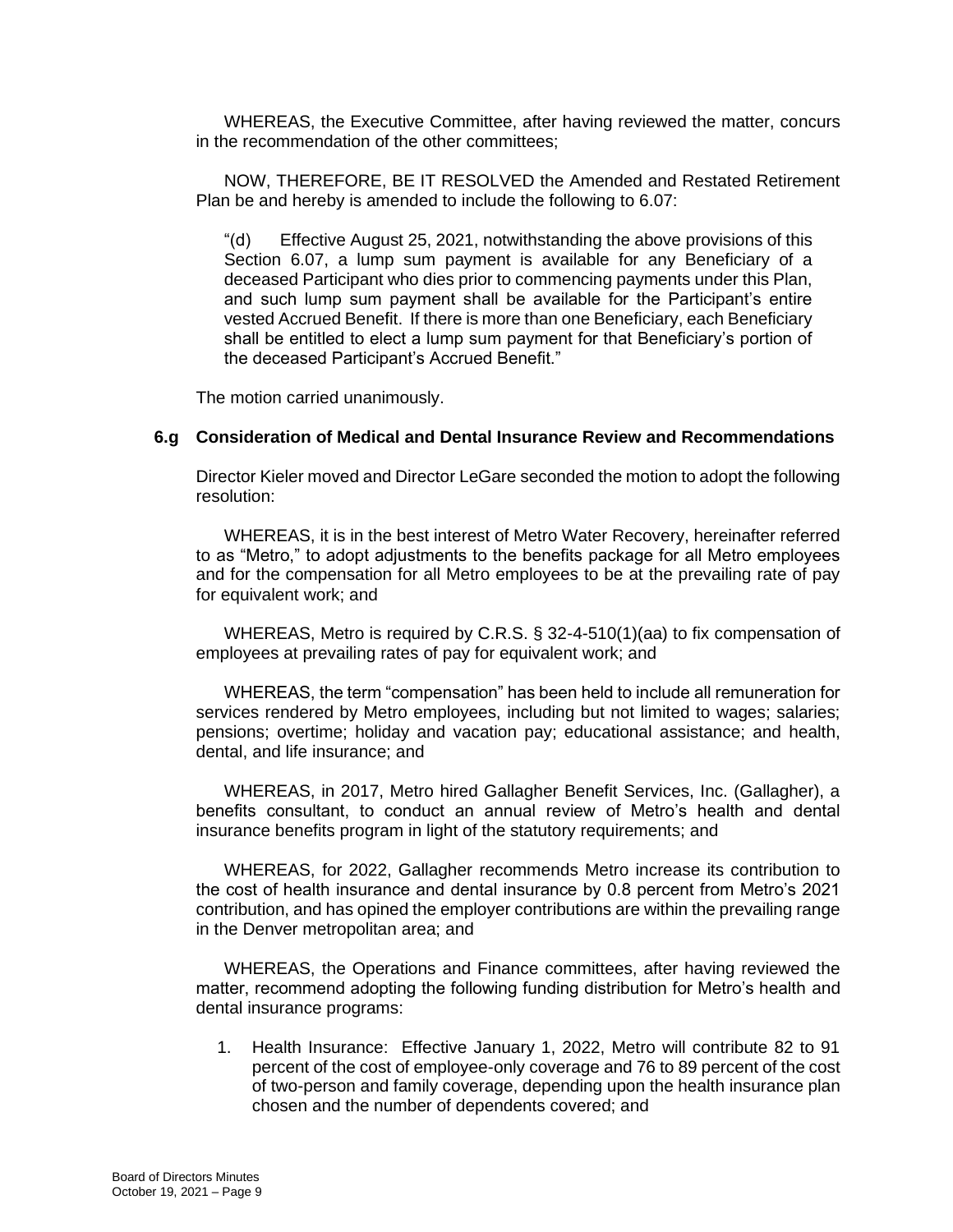2. Dental Insurance: Effective January 1, 2022, Metro will contribute 70 percent of the cost of employee-only coverage and 56 percent of the cost of two-person and family coverage; and

WHEREAS, the Executive Committee, after having reviewed the matter, concurs in the recommendation of the other committees;

NOW, THEREFORE, BE IT RESOLVED the Board of Directors hereby determines the following funding distribution for Metro's health and dental insurance programs are necessary for the benefits package to meet the statutory mandate:

- 1. Health Insurance: Effective January 1, 2022, Metro will contribute 82 to 91 percent of the cost of employee-only coverage and 76 to 89 percent of the cost of two-person and family coverage, depending upon the health insurance plan chosen and the number of dependents covered; and
- 2. Dental Insurance: Effective January 1, 2022, Metro will contribute 70 percent of the cost of employee-only coverage and 56 percent of the cost of two-person and family coverage.

The motion carried unanimously.

# **Roll Call Agenda**

### **6.h Consideration of 2022 Compensation Recommendations**

Director Sekera moved and Director Iler seconded the motion to adopt the following resolution:

WHEREAS, Metro Water Recovery, hereinafter referred to as "Metro," is required by C.R.S. § 32-4-510(1)(aa) to fix compensation of employees at prevailing rates of pay for equivalent work; and

WHEREAS, Metro engaged Graves Consulting (Graves), a compensation consultant, to undertake a compensation study to assist the Board of Directors in making a determination as to the prevailing rates of pay in the Denver metropolitan area, and Graves' findings were presented to the Operations and Finance committees; and

WHEREAS, based on the findings of Graves, which found fluctuations in labor market data due to current economic conditions caused by the COVID-19 pandemic, the Chief Executive Officer provided a 2022 Pay Program Recommendation which includes a two percent adjustment to the Administrative salary structure, a three percent adjustment to the Plant and Field salary structure, and a Merit Pool amount equal to 5.0 percent of 2021 year-end salaries, totaling approximately \$1,530,993, which will be provided to all eligible employees; and

WHEREAS, the Operations, Finance, and Executive committees, after having reviewed the Pay Program Recommendation and the existing Administrative and Plant and Field Salary Structures, have determined the proposed rates of pay are prevailing for equivalent work and recommend approval effective January 1,2022 as Metro's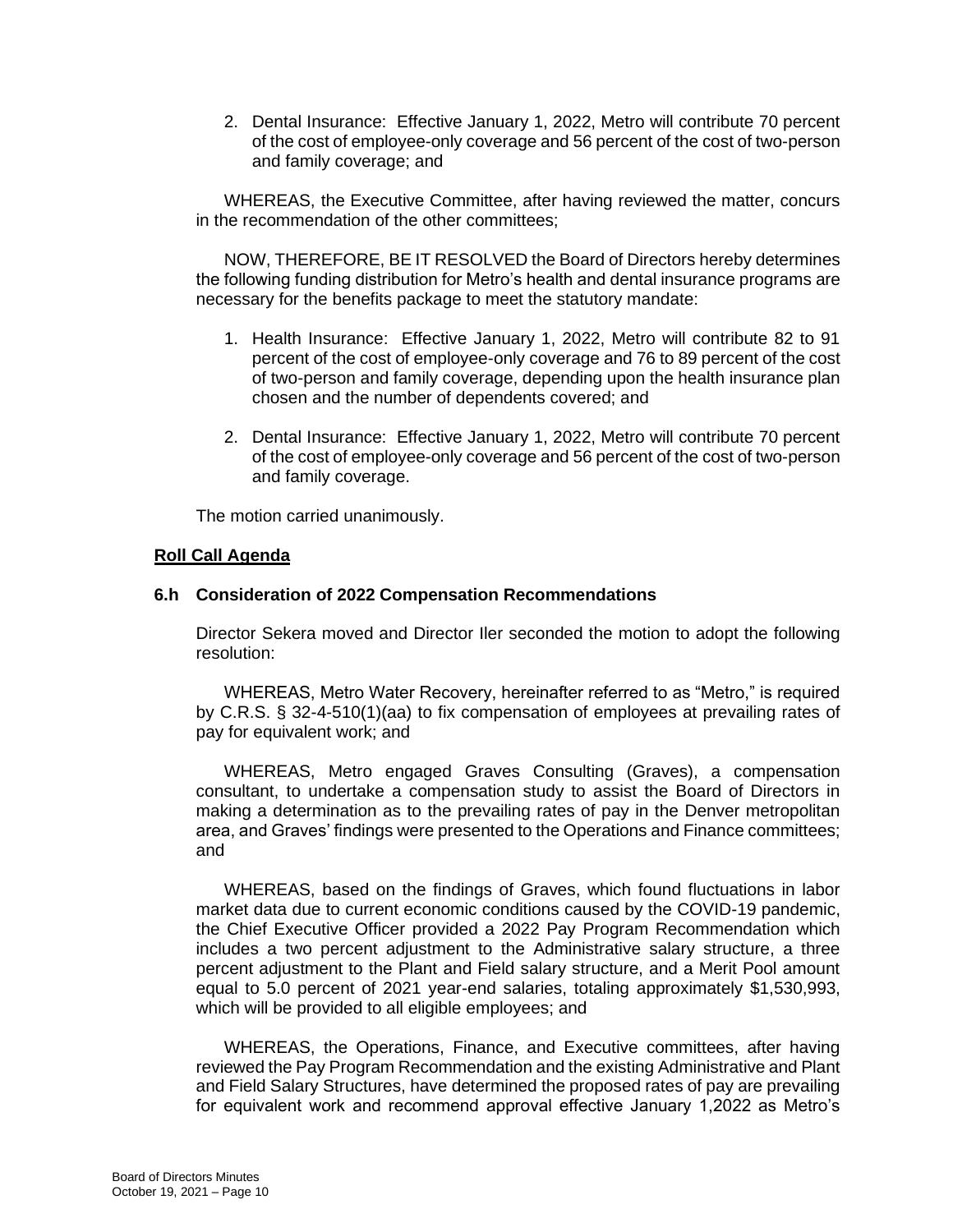salary structures and further recommend salaries of individual employees be set within the salary ranges in the proposed salary structures; and

WHEREAS, the Operations, Finance, and Executive committees, after having reviewed the Chief Executive Officer's Pay Recommendation to a two percent adjustment to the Administrative salary structure, a three percent adjustment to the Plant and Field salary structure, and a Merit Pool amount equal to 5.0 percent of 2021 year-end salaries, totaling approximately \$1,530,993, which will be provided to all eligible employees, recommend approval;

NOW, THEREFORE, BE IT RESOLVED the attached 2022 Administrative Salary Structure by Classification (Exhibit A) be and hereby is approved as the prevailing rates of pay for equivalent work effective January 1, 2022 and the Chief Executive Officer be and hereby is authorized to set salaries of Metro administrative employees within the salary ranges set forth in Exhibit A; and

BE IT FURTHER RESOLVED the attached 2022 Plant and Field Salary Structure by Classification (Exhibit B) be and hereby is authorized as the prevailing rates of pay for equivalent work effective January 1, 2022 and the Chief Executive Officer be and hereby is authorized to set salaries of Metro plant and field employees within the salary ranges set forth in Exhibit B; and

BE IT FURTHER RESOLVED the Chief Executive Officer's Pay for Performance Recommendation to create a Merit Pool amount equal to 5.0 percent of 2021 year-end salaries for eligible employees be and hereby is approved for the 2021 Pay for Performance Plan.

Chairman Twombly called for a roll call vote which carried with 33 Directors voting Yes:

Peter Baertlein **Andrew Johnston** Bob Roth Greg Baker **Janet Kieler** Michael Sapp Nadine Caldwell **Craig Kocian** Greg Sekera David Councilman Laura Kroeger Del Smith Deborah Crisp **Doug Lazure** Peter Spanberger John Dingess **Bob LeGare** Mary Beth Susman Robert Duncanson Charles Long Charles Amerigo Svaldi Jo Ann Giddings **Martin Majors** Dennis Towndrow Tammy Hitchens Sarah Niyork Scott Twombly Joan Iler **Steve Pott** Steve Pott Jennifer Williams Kathryn Jensen Bill Ray **Ronald Younger** Ronald Younger

#### **8. INDIVIDUAL DIRECTOR COMMENTS**

Director Sapp commended Metro Water Recovery staff for swiftly acting on the name change, pointing out the new meeting name tents and signs at the facility entrances.

#### **9. OTHER INFORMATION**

Chairman Twombly gave an overview of the Board's Direct Report evaluation process, reminding Directors to email their evaluation forms to him or bring them to their November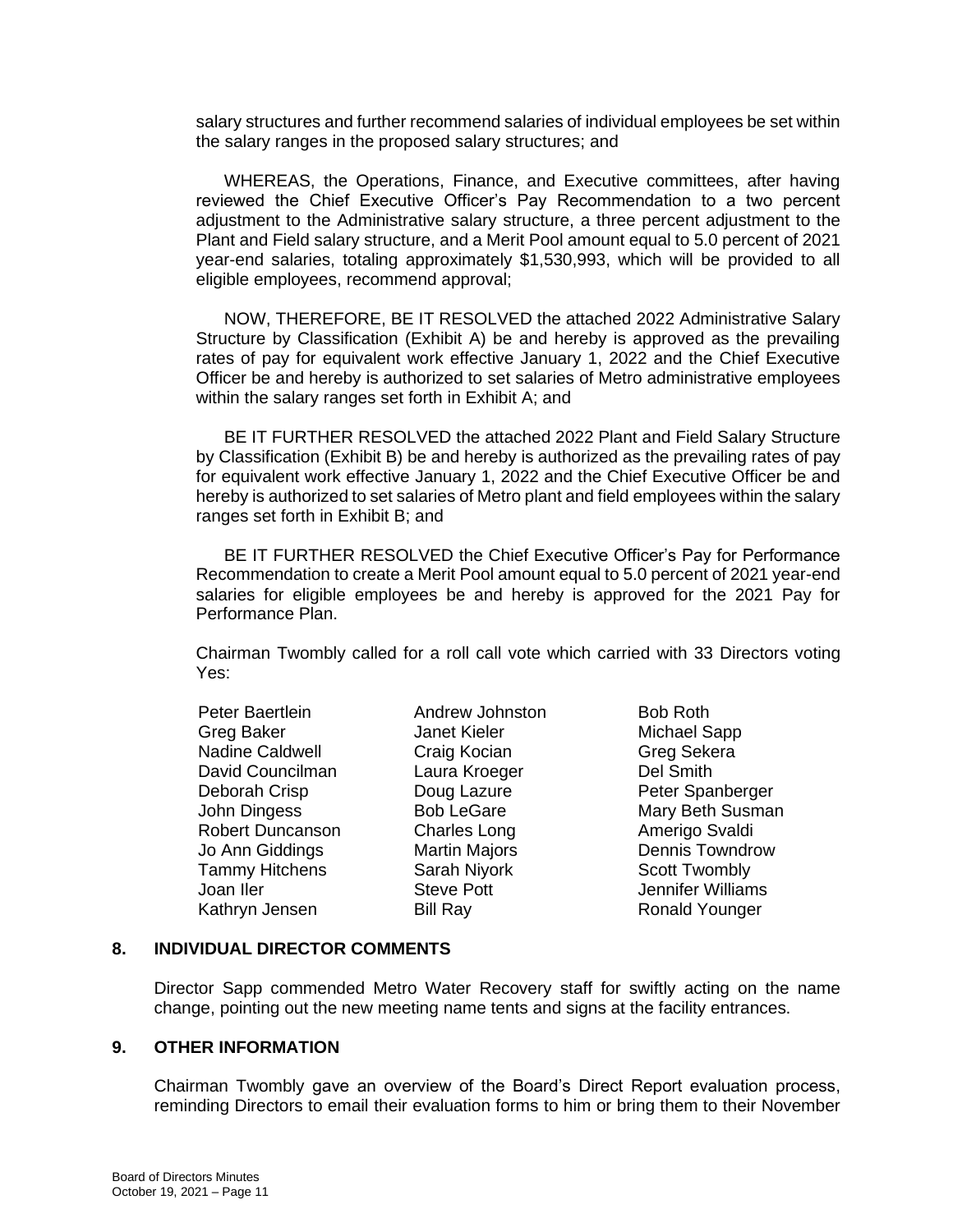Committee meeting. He also noted Jane Bais DiSessa has submitted her resignation to the Board and expressed appreciation for her contributions.

Director Ray expressed appreciation to the Board and Metro Water Recovery staff for their kind comments and support in light of his recent accident. He stated he hoped to be able to join in-person in November.

Chairman Twombly wished Director Ray a speedy recovery.

# **10. ADJOURNMENT**

Chairman Twombly adjourned the meeting at 5:48 p.m.

MC\rak\lmn